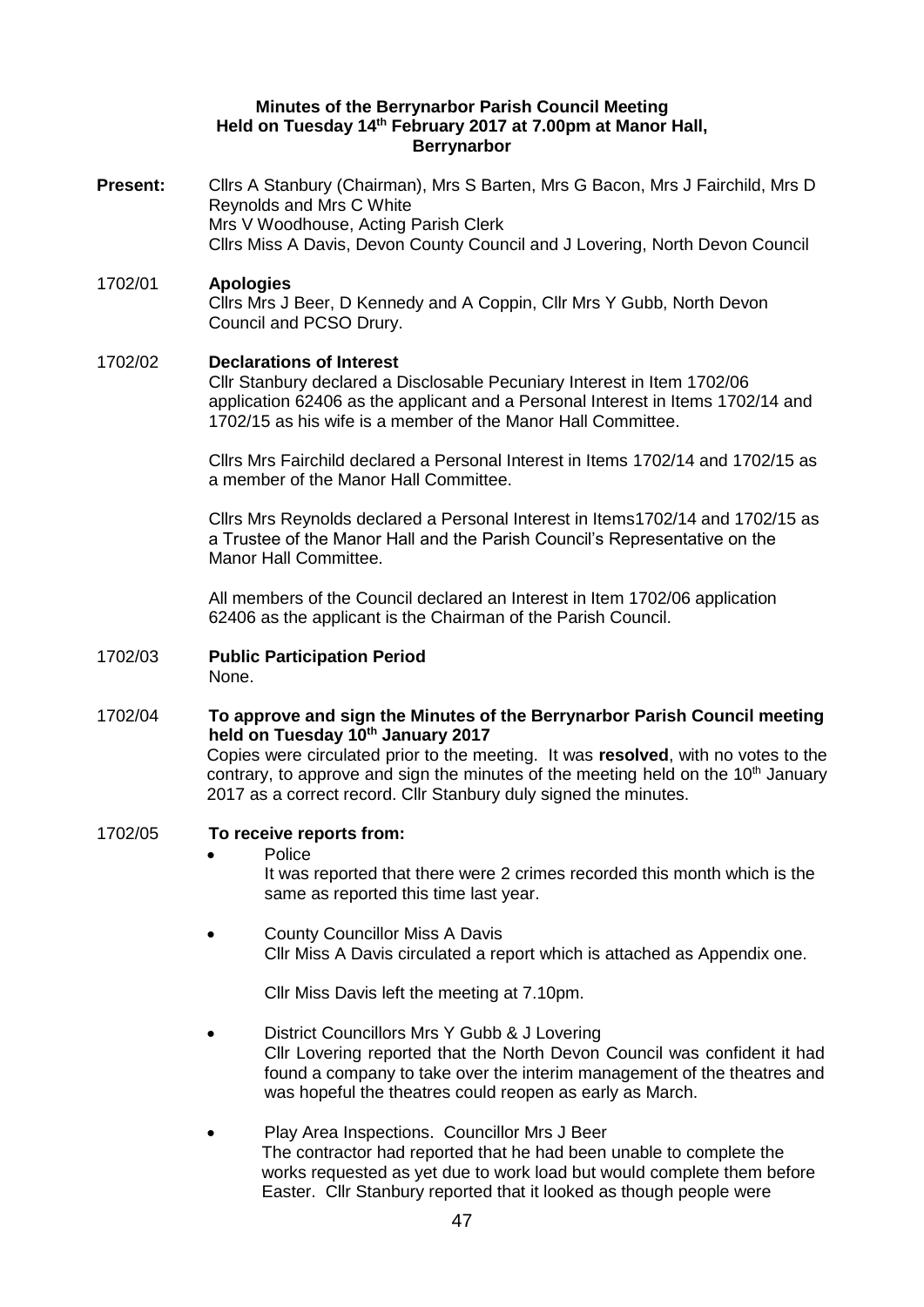climbing up the football nets causing the ropes to break.

- Councillor Mrs D Reynolds, Manor Hall Members were informed that the works to the Manor Hall Wing were underway and the Trust would be looking to release the funds ear marked for the roof once the legal fees have been finalized.
- Footpaths Report Councillor Mrs White Cllr Mrs Fairchild reported that on footpath 18 the right-hand hedge had been cut but the left-hand side was overgrown, it was noted that it was not obstructing the footpath.
- Dog Exercise area Councillor Mrs White Cllr Mrs White reported that a neighbour of the area had informed her that it was well used and they were happy with the addition.
- Meetings/events attended by Councillors/Clerk None.

# 1702/06 **Planning & Planning Correspondence**

Planning Applications: to consider Planning Applications received to date 6.1 Planning Applications: to consider Planning Applications received to date

Cllr Stanbury declared a DPI and left the meeting for the following item, Cllr Mrs Barten took the Chair.

**62406** Erection of temporary agricultural workers dwelling Location: Land adjacent to Smythen Farm, Combe Martin Ilfracombe Applicant/Agent: Mr Adam Stanbury

Given that the applicant is the Chairman of the Parish Council it was **resolved**, with no votes to the contrary, not to pass any comment on this application.

Cllr Stanbury returned to the meeting and resumed the Chair.

6.2 Planning Decisions: to note Planning Decisions received to date North Devon Council, the determining authority, has given notice that the following application has been approved:

**62253** Prior approval application for erection of extension to agricultural building to store machinery and fodder at Bowden Farm, Berrynarbor.

**62206** Application for consent for works to trees covered by a Tree Preservation order in respect of removal of one Sycamore tree at Watermouth House land off of Hagginton Hill, Berrynarbor.

It was **resolved**, with no votes to the contrary, to note the information.

- 1702/07 **Matters to Note** (correspondence is available from the Clerk unless otherwise stated)
	- Completion of Monthly Defibrillator report
	- Healthwatch Voices Newsletter
	- Correspondence from Peter Heaton-Jones MP and Defence Infrastructure Organisation relating to RMB Chivenor (copy enclosed)
	- Clerks and Council Direct January 2017
	- DALC January & February Newsletters
	- Village Green Newsletter Spring 2017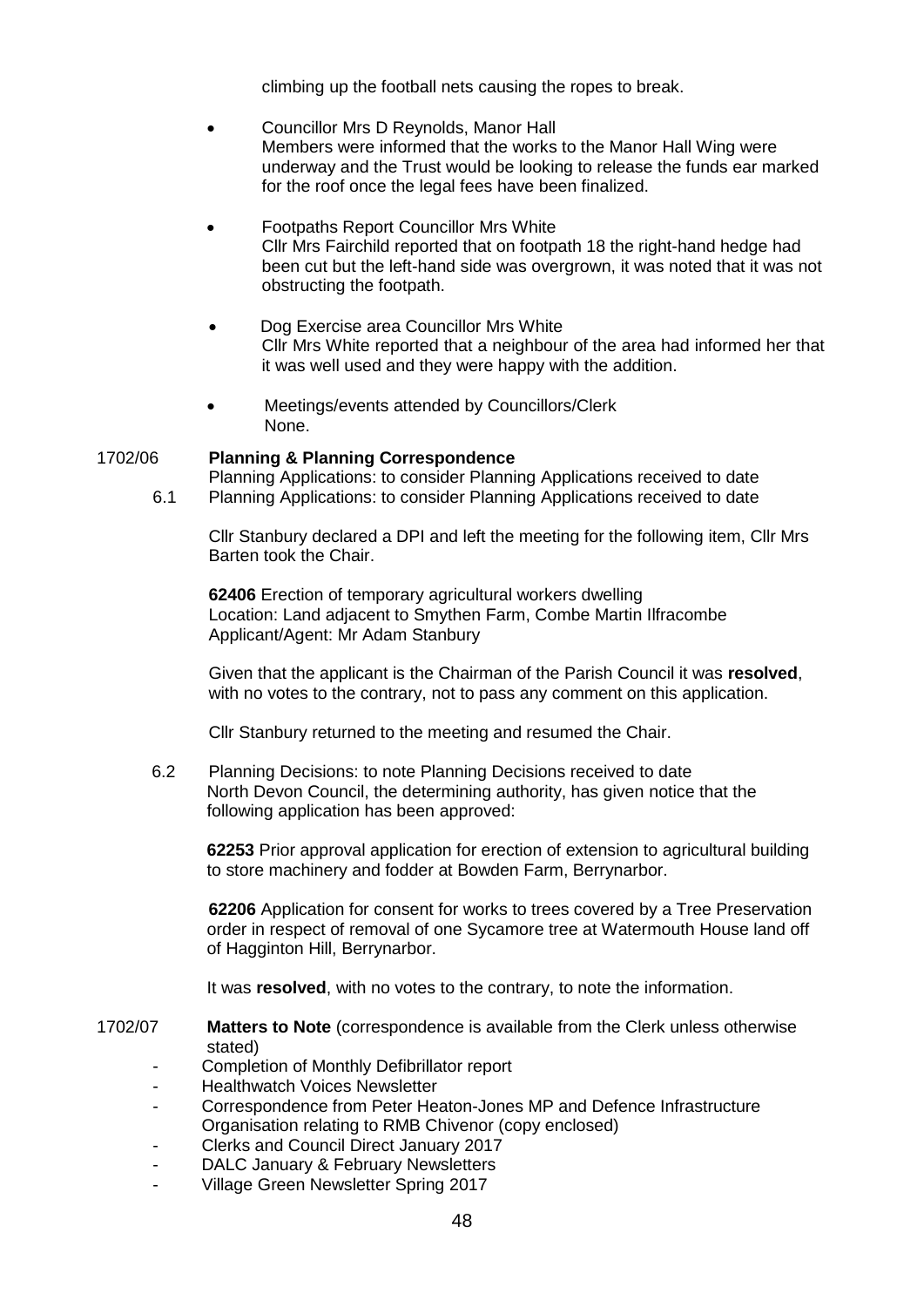- Temporary Prohibition of Through Traffic & Parking, Pitt Hill (copy enclosed)

Members were informed that the Defibrillator Awareness training was due in April and it was agreed to check availability and organise the training.

It was **resolved**, with no votes to the contrary, to note the above.

1702/08 **To approve payments and receipts to date**  The following payments were received: -

## **Payments 11th January 2017 – 14th February 2017**

| Clerk's February Salary (including Honorarium)                                 |                                        |                                        | £477.40 (Net) |
|--------------------------------------------------------------------------------|----------------------------------------|----------------------------------------|---------------|
| Expenses:                                                                      |                                        | Mileage $14/02/207639$ miles $@0.45 =$ | £17.55        |
|                                                                                | Postage: Special Delivery              |                                        | £7.25         |
|                                                                                | $5 \times 2^{nd}$ class stamps @ 055 = |                                        | £2.75         |
| Total:                                                                         |                                        |                                        | £504.95       |
|                                                                                |                                        |                                        |               |
| <b>HMRC PAYE</b>                                                               |                                        |                                        | £119.20       |
| Berrynarbor Manor Hall Trust, Hall Hire                                        |                                        |                                        | £132          |
| North Devon Journal, Advert                                                    |                                        |                                        | £270          |
| Woodcraft UK, Notice Board                                                     |                                        |                                        | £1,140.96     |
| Buckets and Sparkle, January Toilet Cleaning                                   |                                        |                                        | £100          |
| <b>Fremington Parish Council</b>                                               |                                        |                                        | £13.76        |
| Community Enterprises 50% sewage charges                                       |                                        |                                        | £49.50        |
| British Gas, Electricity public toilets                                        |                                        |                                        | £38.74        |
| South West Water, water public toilets                                         |                                        |                                        | £50.44        |
| <b>Payments total:</b>                                                         |                                        |                                        | £2,419.55     |
|                                                                                |                                        |                                        |               |
| Receipts 10th January 2017 - 14th February 2017<br>Adrian Coppin, photocopying |                                        |                                        | £9.60         |
|                                                                                |                                        |                                        |               |

It was **resolved**, with no votes to the contrary, to approve the above payments.

Interest  $£0.74$ **Receipts total: £10.34**

### 1702/09 **To receive budget review**

The budget review and bank reconciliation were circulated prior to the meeting and it was **resolved**, with no votes to the contrary, to note the information.

### 1702/10 **To consider Berrynarbor Wall Memorial Consultation**

Members considered the consultation and did not have any objections.

Cllr Lovering left the meeting.

## 1702/11 **To consider appointment of Internal Auditor**

Members considered the quotations received, it was noted that Mrs Julie Snooks had previous experience of the Parish Council's accounts and had provided a competitive quotation and it was **resolved**, with no votes to the contrary, to appoint Mrs Julie Snooks as the Council's Internal Auditor.

1702/12 **To discuss complaint relating to not declaring an interest** (item requested by Cllr Mrs Barten)

Cllr Mrs Barten explained that she had received correspondence from the Monitoring Officer relating to a complaint that had been made against her for not declaring an interest as a School Governor in 2015. Cllr Mrs Barten welcomed the scrutiny and confirmed that she did not hold the position of School Governor in 2015. Cllr Mrs Barten further explained that the Council wishes to be as open and transparent as possible and a high performing Council, steps have been taken to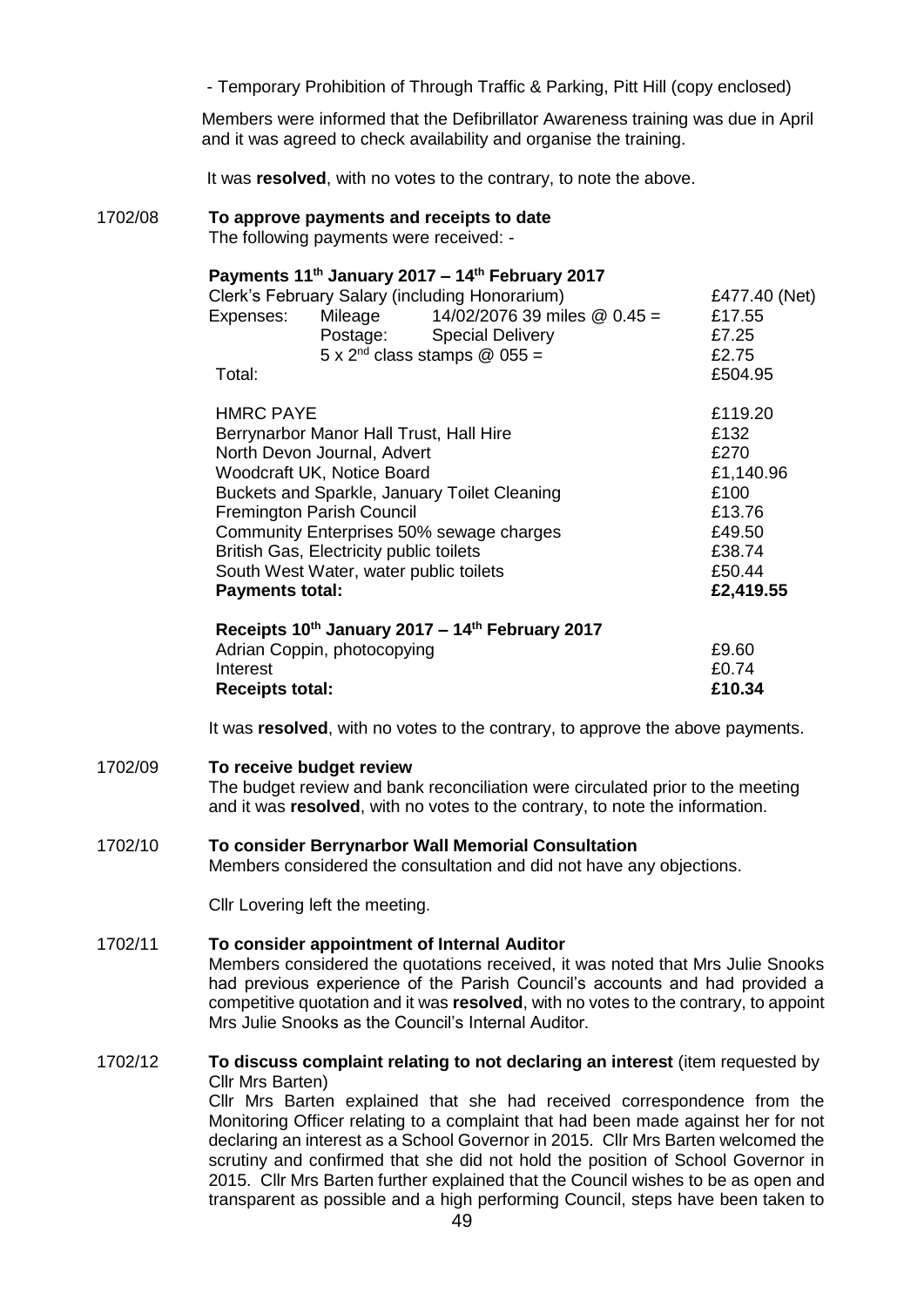rectify the situation and Councillors are willing to undertake Code of Conduct Training. It was noted that the North Devon Council is hoping to organise such training in March 2017. It was further noted that further complaints had been received with inaccurate information.

### 1702/13 **To agree pension provider for automatic enrolment**

It was **resolved**, with no votes to the contrary, to appoint Peninsula Pensions as the Parish Council's pension provider for automatic enrolment.

Cllrs Stanbury, Mrs Fairchild and Mrs Reynolds declared a Personal Interest in the following item.

## 1702/14 **To consider request for assistance with security arrangements for the Manor Hall**

Cllr Mrs Reynolds reported that the Manor Hall had been experiencing issues with unauthorised access and vandalism in the hall which has been reported to the Police. The Committee has obtained a quotation from a lock smith to have the locks altered to a high security lock where keys can only be copied by authorised personnel and through the lock smith, the cost of this is over £300. The Council considered a contribution towards the cost and it was, **resolved**, with no votes to the contrary, that if funding could not be sought the Parish Council would consider a contribution at the next meeting.

Cllrs Stanbury, Mrs Fairchild and Mrs Reynolds declared a Personal Interest in the following item.

### 1702/15 **To consider inclusion of strip of land adjacent to the Manor Hall in the vesting deed**

Correspondence had been received with reference to the Manor Hall Vesting Deed requesting agreement from the Parish Council to include the small strip of land adjacent to the Manor Hall, which is the access path along the east elevation, within the Vesting Deed. It was **resolved**, with no votes to the contrary, to agree to the inclusion of the access path along the east elevation in the Vesting Deed.

# 1702/16 **To consider Lynton and Barnstaple Railway Consultation**

Members consider the amended plans and it was **resolved**, with no votes to the contrary, to recommend approval.

### 1702/17 **To consider financial contribution towards the Berrynarbor Iron Signs**

Members were informed that quotations had been sought for three signs at the entrance points to the village the quotation presented to the Council was for £2,000. It was noted that the County Councillor had agreed to fund half the amount and it was **resolved**, with no votes to the contrary, for Cllrs Mrs Bacon, Mrs Barten and Stanbury to form a Working Party to investigate sizes and designs and report back, it was noted that once the size and design had been agreed the Clerk would ascertain whether or not planning permission would be required. It was further **resolved**, to include the signs in the Awards For All grant submission along with the Public Toilet refurbishment and bus shelter replacement as a bid to enhance tourism.

### 1702/18 **To consider call for potential traveller sites consultation**

It was **resolved**, with no votes to the contrary, to note the information.

## 1702/19 **To consider applying for the Foundation Level of the Local Council's Award Scheme**

Members considered applying for the award and it was **resolved**, with no votes to the contrary, to apply for the Foundation Level of the Award once the Clerk had